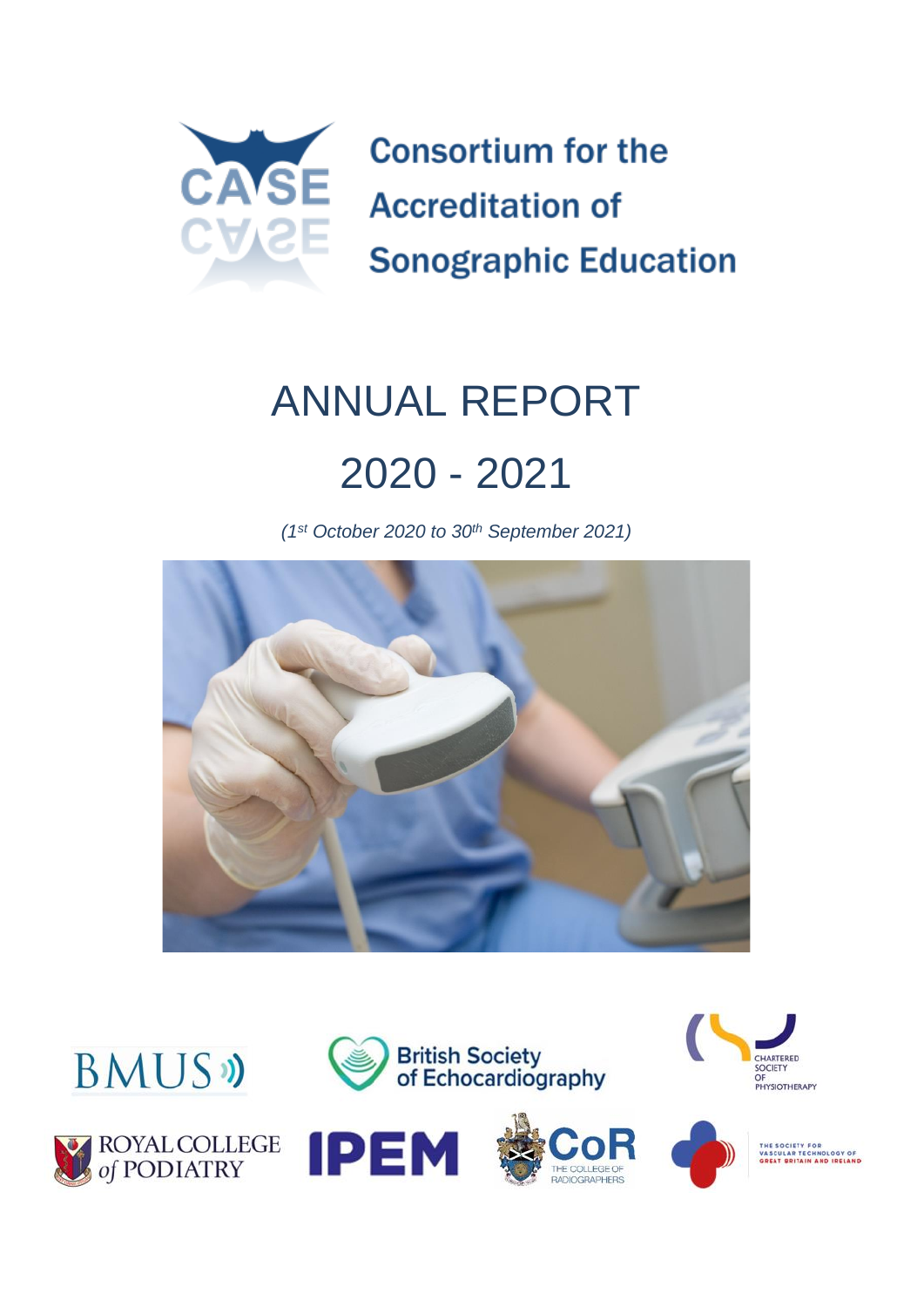#### **INDEX**

|                                   | Page            |
|-----------------------------------|-----------------|
| Introduction from the Chair       | $\overline{2}$  |
| <b>About CASE</b>                 | $\overline{3}$  |
| About the Member Organisations    | $\overline{3}$  |
| <b>How CASE works</b>             | $\overline{4}$  |
| <b>Mission Statement and Aims</b> | $\overline{5}$  |
| Aiming for Sonographer Regulation | $\underline{6}$ |
| Achievements in 2020 - 2021       | $\overline{1}$  |
| <b>CASE Finances</b>              | 8               |
| <b>Looking Forward</b>            | <u>10</u>       |
| <b>CASE Accredited Courses</b>    | 11              |
| <b>CASE Committee</b>             | 12              |
| <b>CASE Accreditors</b>           | 12              |
| <b>Contact Details</b>            | <u>13</u>       |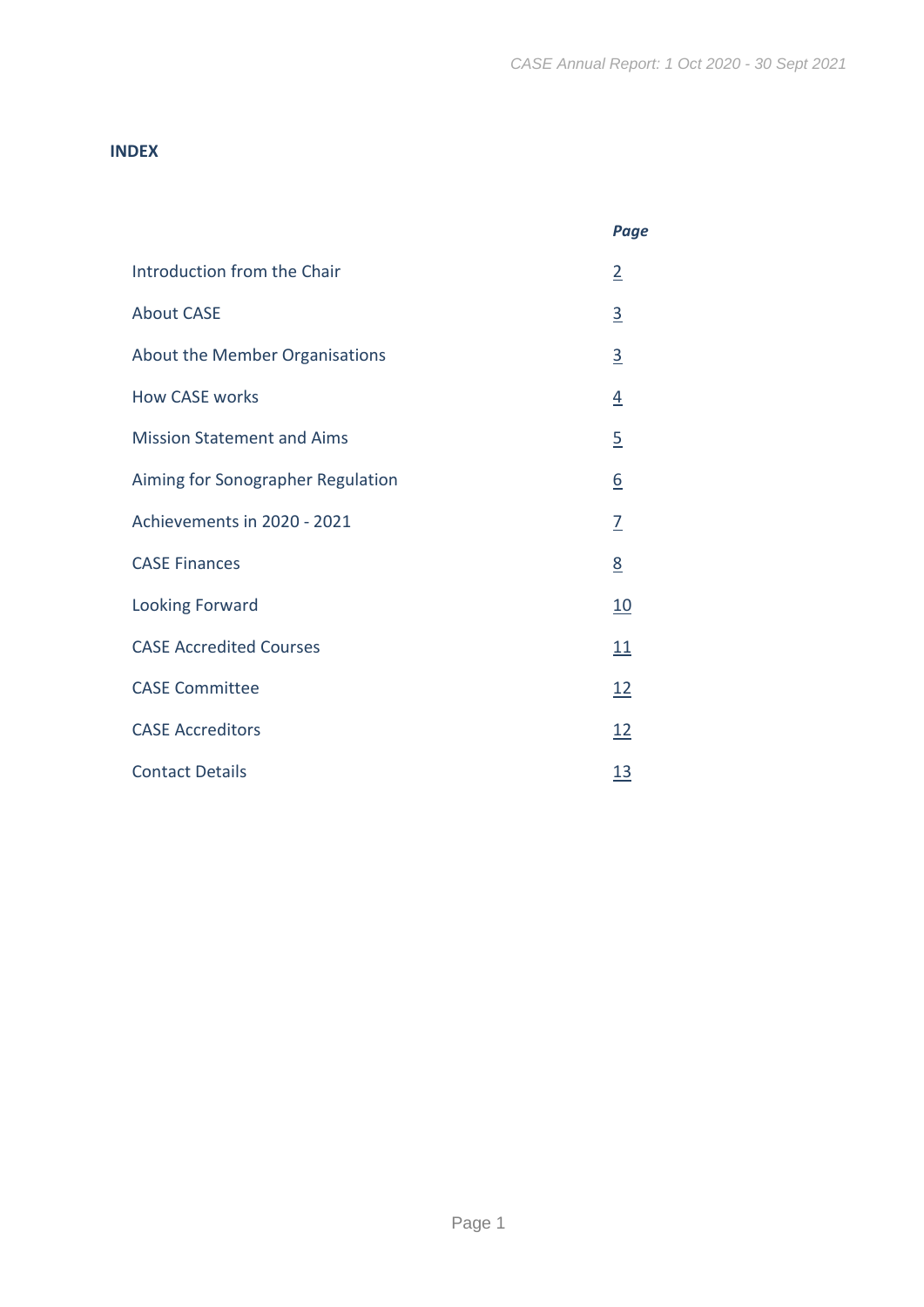

#### <span id="page-2-0"></span>**Introduction from the CASE Member Organisation's Chair**

**Phil Morgan,** *IPEM CEO*

#### **Welcome to the CASE Annual Report**

The Consortium is dedicated to high standards in the practice of sonography. The need for this was underlined in November 2020 by a BBC investigation into private ultrasound clinics revealing poor practice and patient care. Sonography remains unregulated and although CASE is lobbying the Government on this point (see page 7) the risks to patient care and the clear clinical value of ultrasound means we need CASE more than ever.

To maintain CASE as a force for good in the years to come, this year we committed to a new strategic framework, focusing our time and resources on growth, sustainability, and modernisation. Health Education England, recognising the good outcomes driven by CASE, provided project funding and financial support for Gill Dolbear as Education Officer in 2020. Through this, and Gill's efforts in the role, CASE has progressed several projects including Guidance for APMR Completion and exploring the interface between multi-professional framework for advanced clinical practice and sonographic education.

This year also saw CASE branch out, offering training to accreditors through launching a range of webinars. We published a position statement in response to the government's consultation on the regulation of professions and also undertook the first accreditation of a non-UK course. These and other achievements are outlined in greater detail in the following pages.

Covid-19 continued to disrupt 'normal business' so expenditure remained in a similar profile to 2020. Funding from HEE secured in 2020 was spent in 2021, and the income for the year, based on increased member organisation contributions and accreditation fees, dropped back to regular levels, hence the accounts show a marginal deficit. Although there is a healthy level of operating reserve, the member organisations remain committed to progressively increasing their contribution to keep CASE and its good work going for as long as necessary.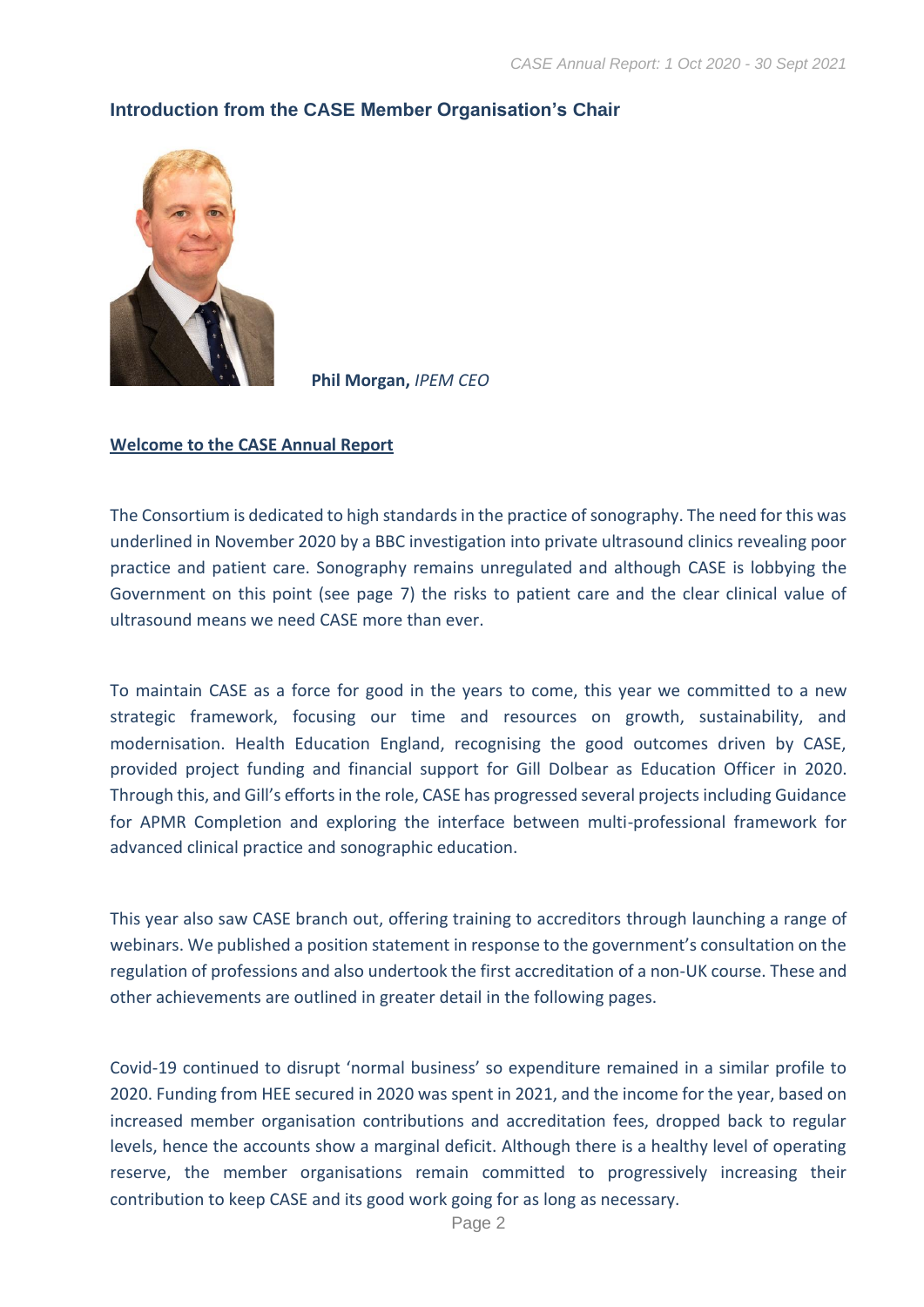The accreditors, who are clinical sonographers and educators, are an outstanding team. Thanks to their enthusiastic work, CASE continues to drive quality of service and good patient outcomes. It is because of them we can claim to directly deliver a public benefit. CASE rests on the commitment of its member organisations and it has been an education and a privilege for me to chair the group's meetings this year. Sally Hawking of IPEM has, as ever, worked tremendously hard, keeping the show on the road, and guiding us wisely behind the scenes.

I commend this report to you and draw your attention to the ongoing work listed on page 11, which outlines how CASE will continue to serve the public by supporting the highest standards in sonography education.

Phil Morgan CASE Member Organisation's Chair 2020 – Present

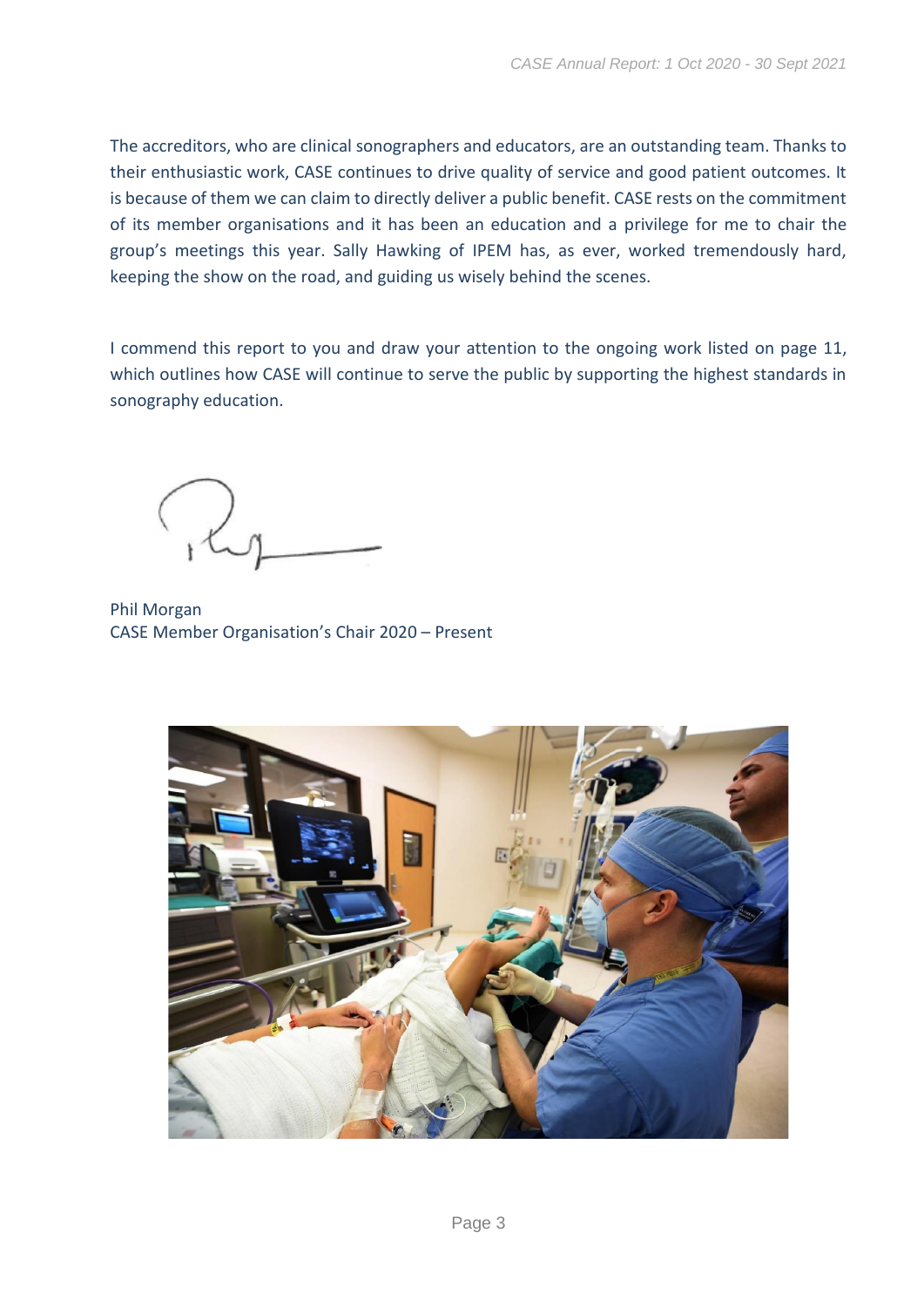# <span id="page-4-0"></span>**About CASE**

CASE was established in 1993 to allow organisations with a shared interest to come together to provide appropriate and relevant oversight of all aspects of sonographic education.

It is operated on a not-for-profit basis and is not formally incorporated as a company or a charity.

It relies on volunteers to commit their time to ensure that students who graduate from its accredited courses do so with the best in education, mentor support and clinical competency; thus preparing the sonographic workforce of the future.

## <span id="page-4-1"></span>**About the Member Organisations of CASE**

Member Organisations (MOs) are normally those which have direct responsibilities and interest in the practice of sonography and its education and training. They are independent bodies with their own professional concerns in relation to the research, education and practice of medical ultrasound.

Member Organisations share in common the concern that education must continue to develop to meet changing technology, clinical practice and service requirements. They recognise the need to collaborate to set and maintain standards, optimise education and training development and provision, and make validation and accreditation procedures as robust as possible. They understand the need to do this in conjunction with the relevant external bodies, including statutory bodies.

In 2020-21, the MOs of CASE were:

| <b>BMUS</b>                   | The British Medical Ultrasound Society                              |
|-------------------------------|---------------------------------------------------------------------|
| OCIET<br><b>PHYSIOTHERAPY</b> | The Chartered Society of Physiotherapy                              |
| LLEGE<br>IATRY                | The Royal College of Podiatry                                       |
|                               | The College of Radiographers                                        |
| <b>IPEM</b>                   | The Institute of Physics and Engineering in Medicine                |
|                               | The Society for Vascular Technology of Great Britain and<br>Ireland |

(NB. the British Society of Echocardiography joined the Consortium after 30<sup>th</sup> September 2021)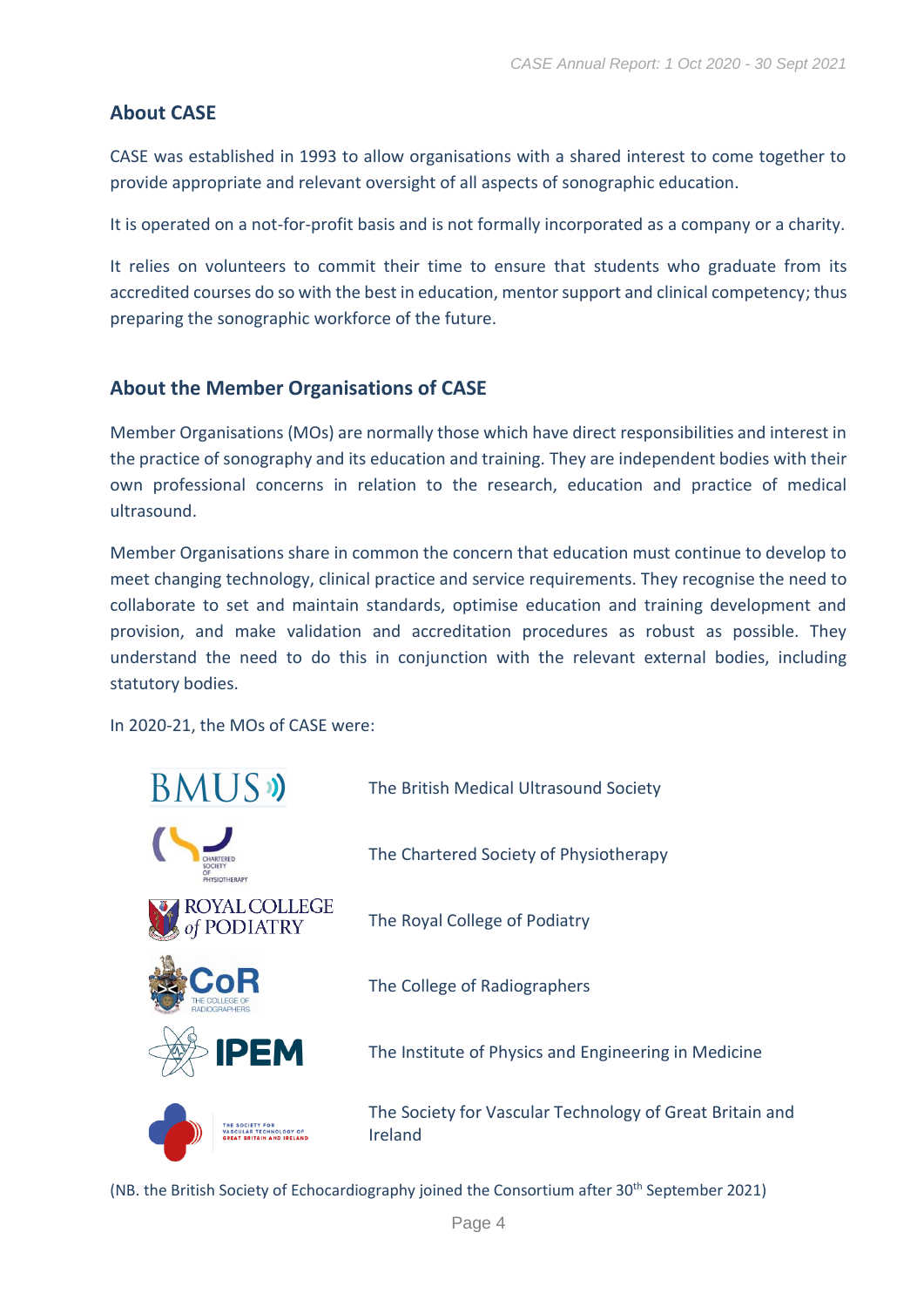# <span id="page-5-0"></span>**How CASE works**

The primary role of the Consortium is to accredit high quality training programmes and focused courses that promote best ultrasound practice and ensure that ultrasound practitioners are safe and competent to practise, whilst taking into account informed views of service needs.

The strategic direction and policy of CASE are decided by the Member Organisations which make up the Consortium. The MOs meet twice a year (minimum) and set a financial and business plan for the Consortium.

Each MO nominates three appropriately qualified representatives from amongst its own membership to serve on the CASE Committee, with two out of the three (usually) attending each meeting.

The CASE Committee is responsible for implementing CASE policy. In addition to virtual meetings, the Committee normally (although not during Covid) meet in person three times a year to:

- establish a co-ordinated approach to setting, maintaining and enhancing standards of education and training in sonography, ensuring that the standards are and remain approved by the Consortium
- ensure, via a co-ordinated programme of validation and monitoring, that the standards of education and training in sonography are being set, maintained and enhanced
- undertake validation and periodic review of individual education and training programmes and focused courses in sonography, and to accredit programmes and focused courses in the name of the Consortium.

A comprehensive CASE Handbook guides the CASE Committee in its work, and regular CASE training sessions help to keep assessors' skills up to date.

Support services are provided by an MO (currently IPEM) who is responsible, under contract, for allocating staff to the roles of CASE Coordinator and CASE Finance Officer.

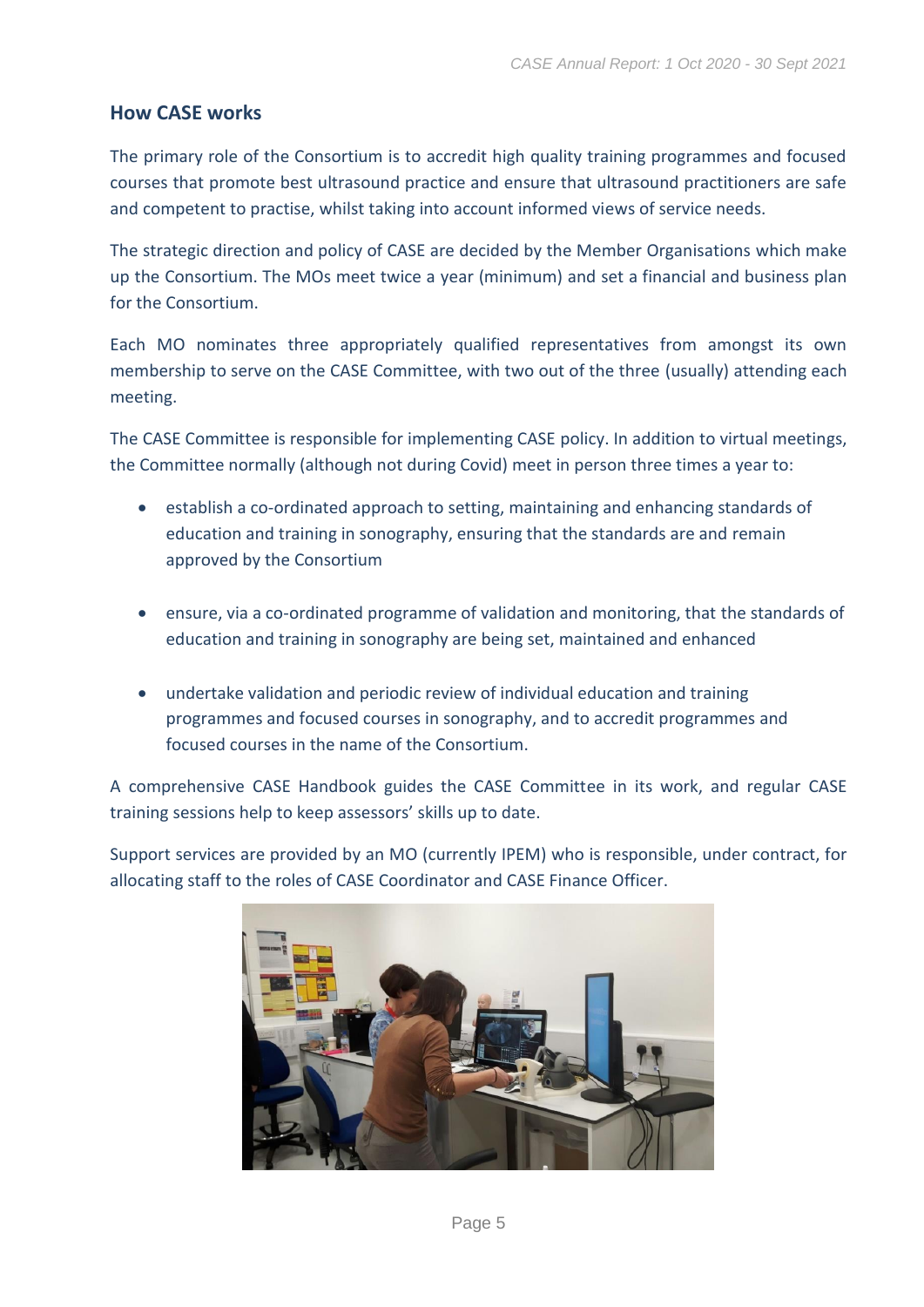#### <span id="page-6-0"></span>**Mission Statement and Aims**



*To be the provider of choice for advice on the development and delivery of ultrasound education and training and to be the only recognised accreditor for ultrasound courses.*

Our Aims:

- 1. To accredit high quality clinical\* ultrasound education and training programmes (including focused courses, stand-alone modules and CPD) that promote best ultrasound practice and provide assurance that ultrasound practitioners are safe and competent to practice.
- 2. To identify the current and future needs of service providers with respect to clinical\* ultrasound education and training and advise on education and training to meet the changing service and workforce needs.
- 3. To evaluate new and innovative training and education pathways at all academic levels and to accredit when appropriate to do so.
- 4. To monitor CASE accredited programmes of ultrasound education and training to ensure they continue to meet appropriate standards.
- 5. To assist with the development of ultrasound education and training programmes.

\**The term 'clinical' recognises the multi-disciplinary nature of the workforce; in other circumstances the word 'medical' may be used.*

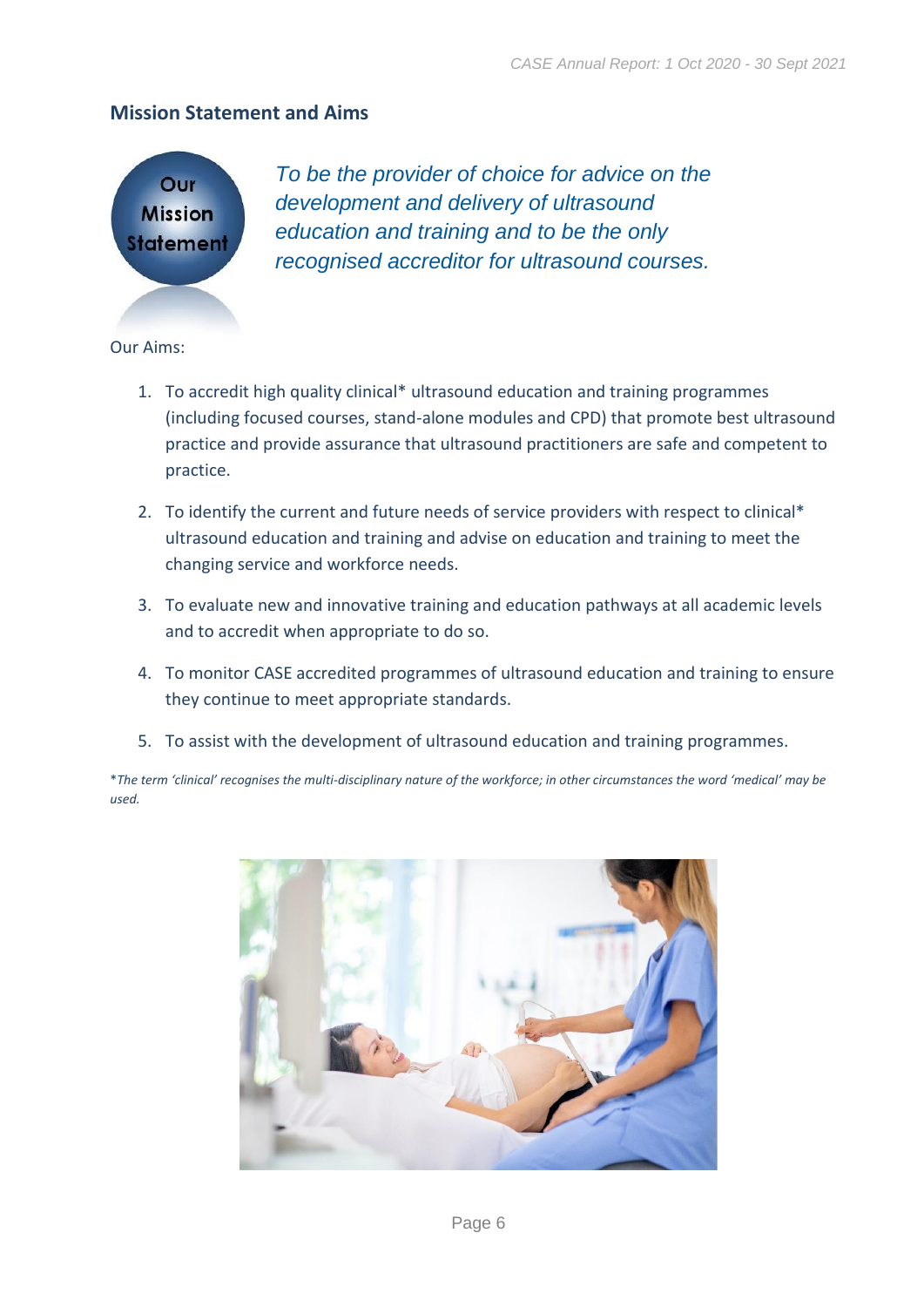# <span id="page-7-0"></span>**CASE sign a letter to the Secretary of State for Health and Social Care about Sonographer Regulation along with other Organisations**

At the time of writing, the Society of Radiographers (SoR) are leading on a letter to the Secretary of State for Health and Social Care, Sajid Javid, highlighting the need for sonographer regulation. The letter outlines the risks to patient care if sonography remains unregulated following the publication of a report by the [Professional Standards Authority](https://www.professionalstandards.org.uk/news-and-blog/latest-news/detail/2019/07/02/right-touch-assurance-assessment-for-sonographers) in 2019. CASE is receiving increased interest from Higher Education Institutions (HEIs) wanting to develop 'direct entry' ultrasound programmes at both undergraduate and post graduate levels. If accreditation is achieved, these programmes will enable non-healthcare professionals to complete CASE accredited programmes of study to become regulated sonographers.

The funding band for the [BSc \(Hons\) integrated apprenticeship in ultrasound](http://www.instituteforapprenticeships.org/apprenticeship-standards/sonographer-integrated-degree-v1-1) has recently been increased, making it more viable for HEIs to develop apprenticeship programmes for ultrasound. This coupled with the increased funding from Health Education England to support ultrasound clinical training academies, is expected to lead to additional numbers of sonographers exiting CASE accredited programmes without a statutorily registered profession. There are limitations in the work that non-registered health care professionals can do, particularly in extended roles such as acting as a referrer under IR(ME)R 2017, becoming a supplementary prescriber or using patient group directions under the Human Medicines regulations 2012.

The letter includes the current situation in relation to registered and non-registered sonographers and tries to offer a simple solution to the regulation of sonographers. Signatories to the letter include both the chair of CASE committee and chair of the CASE Member Organisations, BMUS, BSE, RCR, RCOG, RCM, SoR and SVT. If there is any progress with the lobbying, it will be disseminated via the appropriate channels including the CASE website.

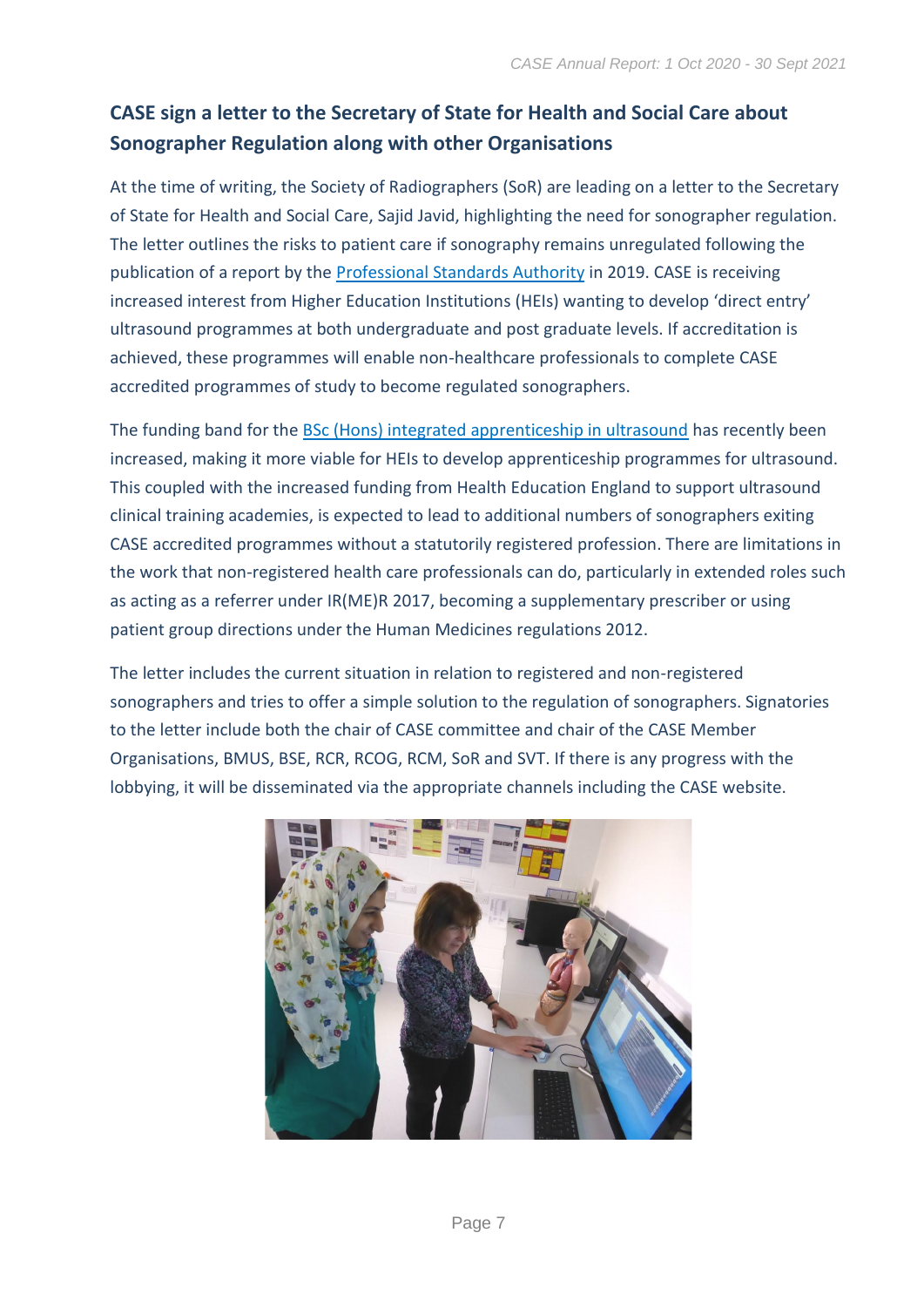#### <span id="page-8-0"></span>**Achievements in 2020 – 2021**

During this year:

- We agreed a new strategy framework for the next four years, prioritising growth, sustainability and modernisation
- We secured funding from HEE and commenced work on a project to '*Explore the Interface between the Multi-professional Framework for Advanced Clinical Practice and Sonographic Education*'.
- We offered bespoke and individual training sessions to Accreditors for the first time and launched a series of online webinars to cover the topics of:
	- o Principles of Focused Course Accreditation
	- o BSc Programme Accreditation
	- o Lead Accreditor Role
	- o Co-Accreditor Role
	- o Assessing Clinical Support & Clinical Components
- A position statement in response to the '*Recognition of Professional Qualifications and Regulation of Professions Call for Evidence'* was agreed and submitted to the Dept of Business, Energy & Industrial Strategy
- We also published position statements on:
	- o Tightening requirements for 3rd Trimester Obstetrics focused courses re. Saving Babies Lives Care Bundle version 2
	- $\circ$  The decision not to support courses aimed only at social scanning rather than for medical purposes
	- o Recommending synchronised events between CASE & Universities
- The Education Officer progressed the APMR process, re-designed the questionnaire so that the information we receive is more useful and created a narrated '*Guidance for APMR Completion*' presentation for the website
- Work began on the Handbook revision which will be transformed into a compendium with sections dedicated to the differing types of courses and programmes we accredit
- A team of experts (both internal and external to CASE) concluded the review of all the accredited MSK courses and began working on the principles and position statements to underpin future MSK accreditations
- The first non-UK course for accreditation, at University College Dublin, was successfully accredited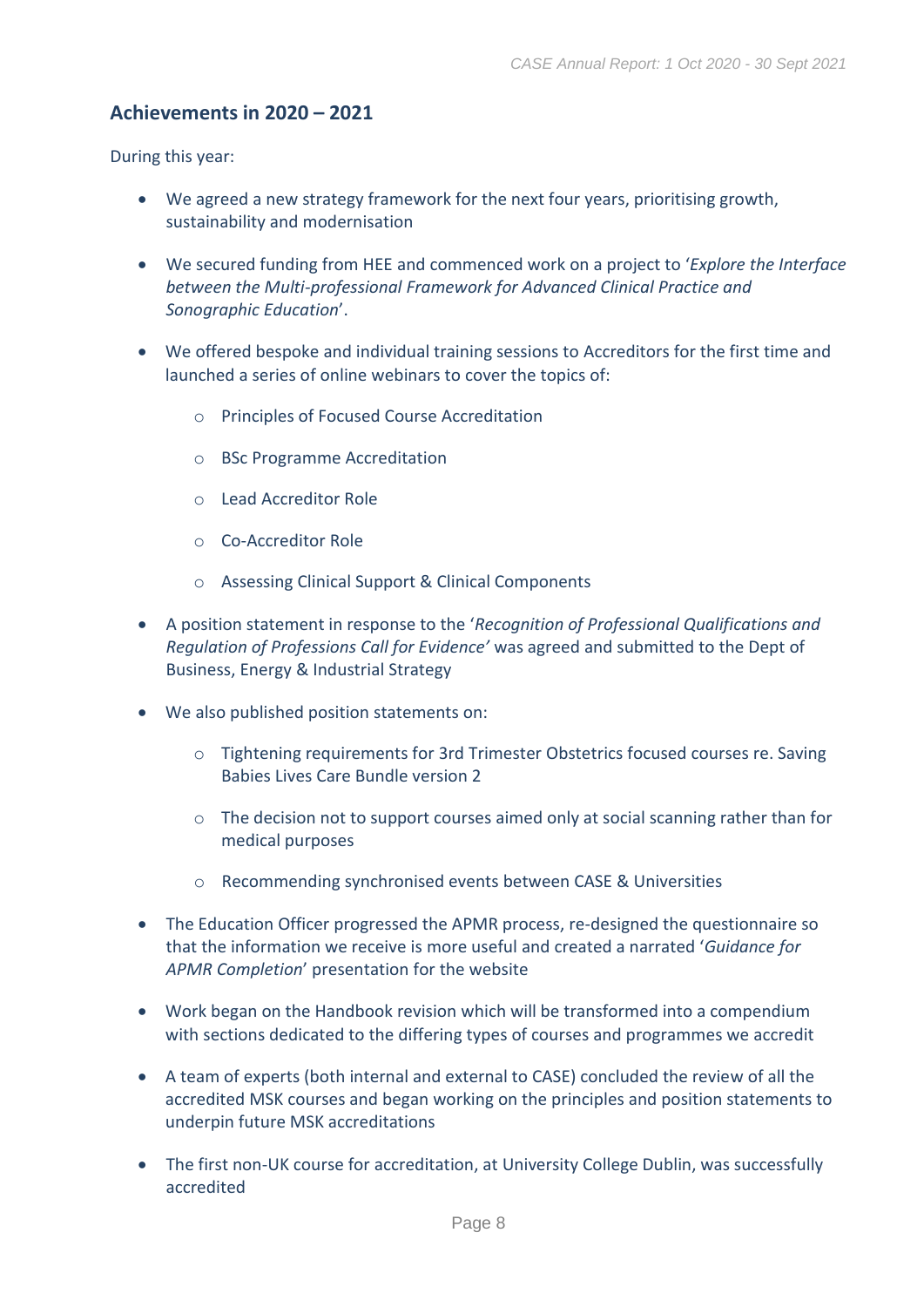- It was a very quiet year for accreditations otherwise due to the ongoing Covid situation and many events continue to be delayed/postponed, however:
	- o One MSc programme was re-accredited
	- o One focus course was re-accredited
	- o One Interim Review was successfully completed
- A record 18 universities submitted a satisfactory return to the CASE annual programme monitoring review (APMR)
- The Committee Chair began a series of 1:1 discussions with Accreditors to identify their needs, gaps in the training and what CASE can do to better support them
- 68 requests for help and information via the website were dealt with
- 40,835 visits were made to the CASE website which represents an increase of 2% on the previous year



#### <span id="page-9-0"></span>**CASE Finances**

Total income for the year is £25,915 (£42,980 in 2020) which is made up of increased accreditation fees and increased contributions from Member Organisations. In 2020 additional project monies were received from HEE which is the reason for the larger income in 2020. In 2021 work continued on the HEE project with payments made to the CASE Education Officer and on the Handbook development work as well as to IPEM for administrative support. Therefore, funds of £16,536 remain restricted for the purposes of the HEE project, to ensure CASE deliverables can be completed.

Total expenditure has increased at £32,164, (£19,345 in 2020), this includes HEE project payments of £10,546. The remaining expenditure of £21,628 is on a par with 2020 due to the continuing impact of COVID reducing face-to-face meetings and training costs. The expenditure on administrative costs is as per the contract.

This has led to a deficit for the year of £6,249 (surplus of £23,635 in 2020).

The Balance Sheet shows reserves decreasing to £31,507.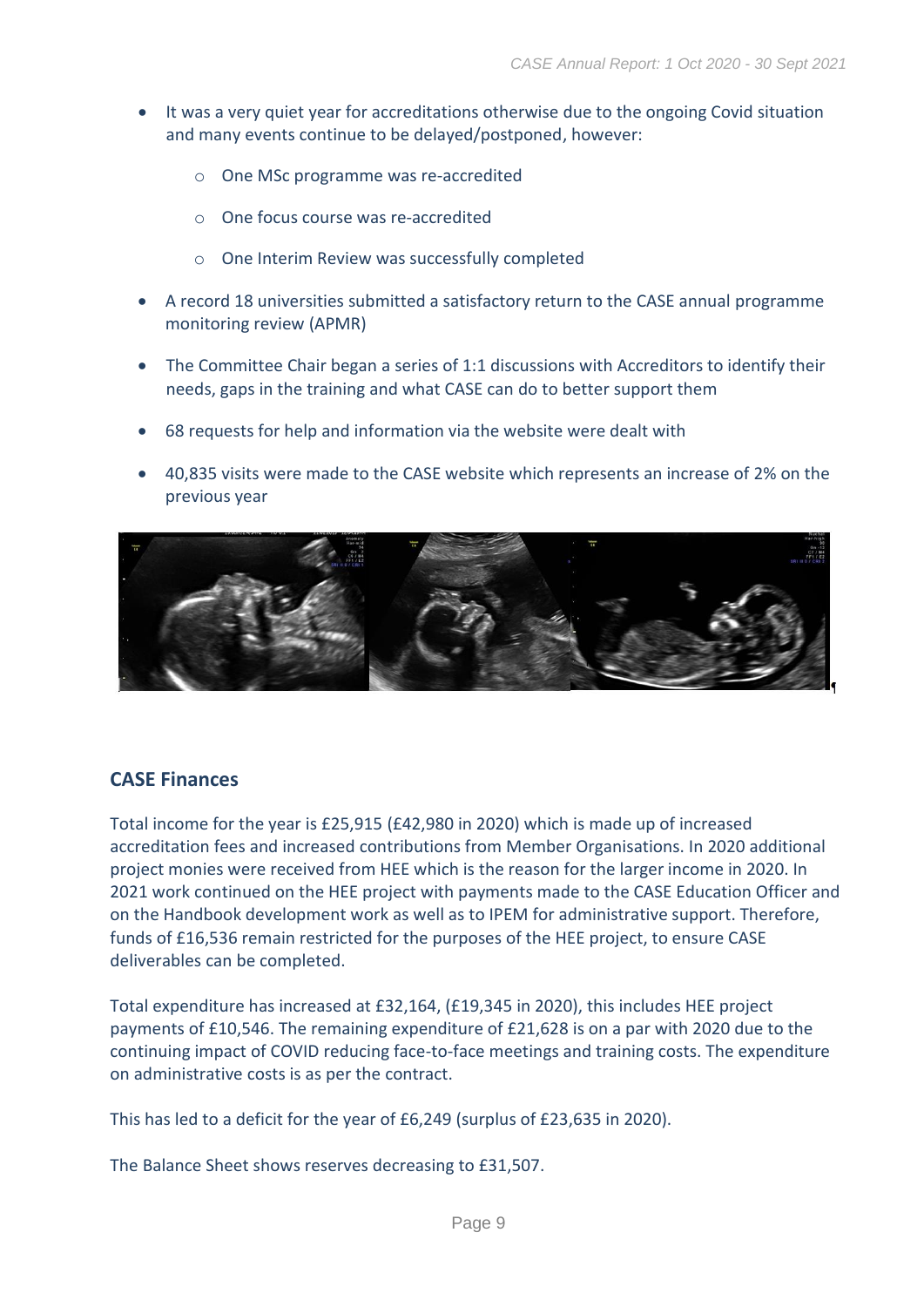#### **CASE Income 2021**



#### **CASE Expenditure 2021**

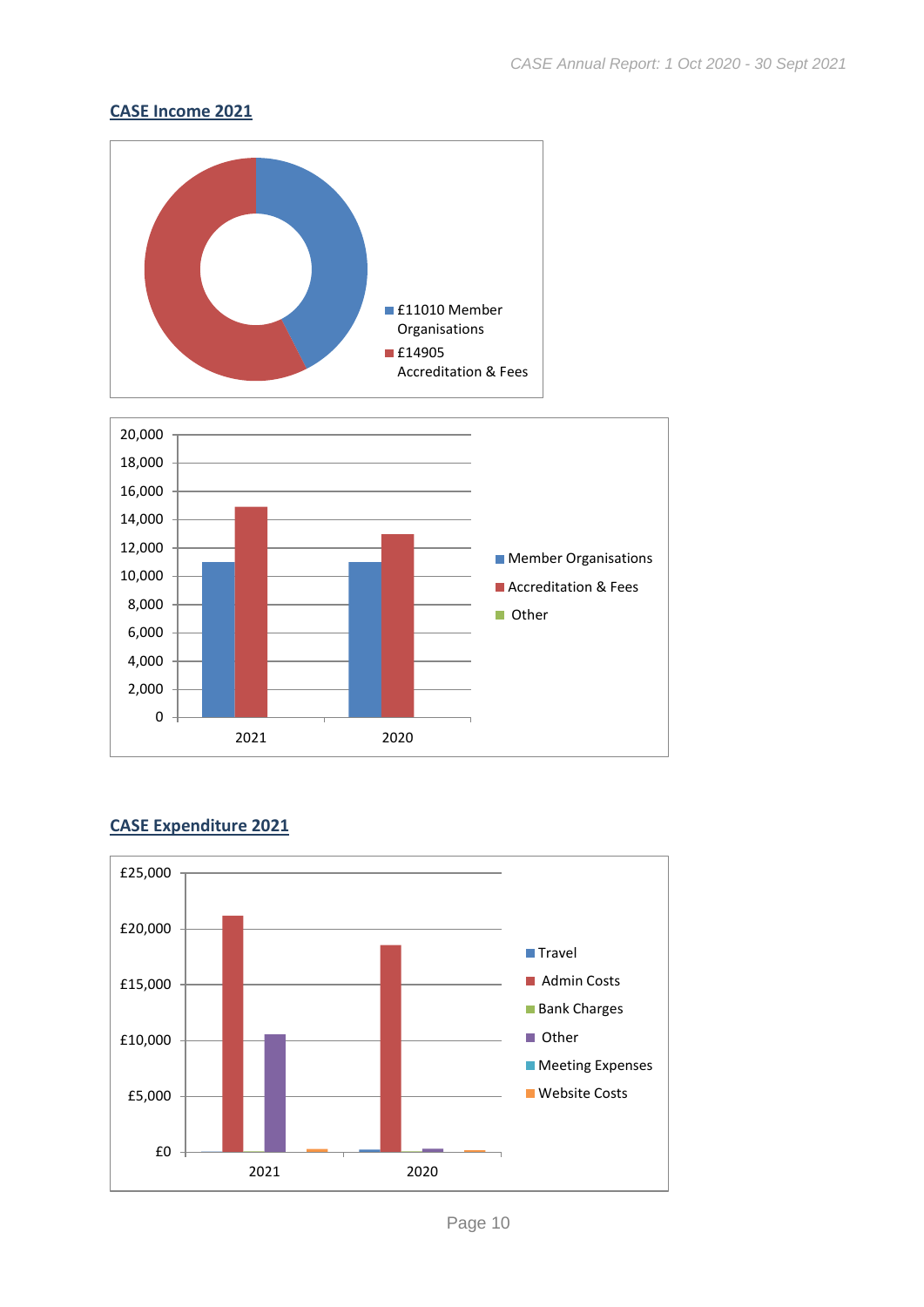#### <span id="page-11-0"></span>**Looking Forward**

Plans for 2021-22 include:

- Secure funding to keep the Education Officer role
- Continue work on the revision of the CASE Compendium to align with the new processes and policies
- Publish the statements and recommendations for good practice within MSK courses
- Publish a position statement on *Independent Scanning Prior to Award Ratification*
- Introduce the 'Clinical Advisor' role into the accreditor team
- Review a number of undergraduate courses with the aim to accredit the first BSc in medical ultrasound
- Develop a 'light-touch' approach to re-accreditations (meeting strict criteria only) to ease the backlog caused by the Covid-19 pandemic
- Introduce debrief meetings into the accreditation process to enable closer working between accreditors and Committee members and to ensure parity of conditions and recommendations across all courses
- Introduce an APMR process for Focus Courses and DE/BSc courses
- Deliver open 'drop-in' sessions for Accreditors to attend alongside Committee members to discuss issues
- Deliver specific training aimed at new accreditors and those interested in becoming an accreditor
- Continue engagement with other organisations in the work of CASE and encourage new members to join the Consortium.

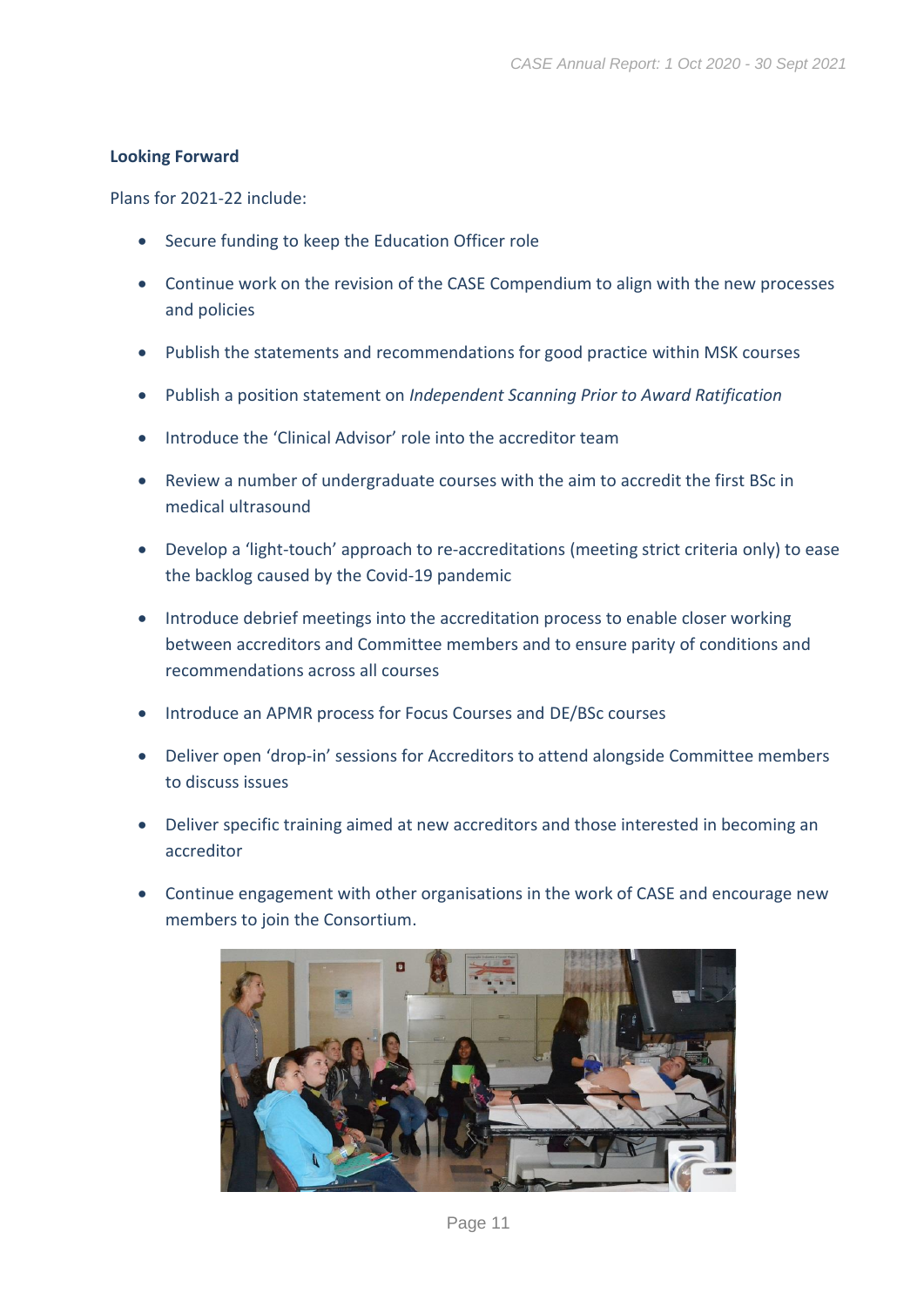# <span id="page-12-0"></span>**CASE Accredited Courses 2020-2021**

#### *MSc Programmes*

| AECC/University of Bournemouth       | <b>MSc Medical Ultrasound</b>                         |
|--------------------------------------|-------------------------------------------------------|
| <b>Birmingham City University</b>    | <b>MSc Medical Ultrasound</b>                         |
| City, University of London           | <b>MSc Medical Ultrasound</b>                         |
| <b>Glasgow Caledonian University</b> | <b>MSc Medical Ultrasound</b>                         |
| King's College London                | MSc Medical Ultrasound/ MSc Vascular Ultrasound       |
| Sheffield Hallam University          | <b>MSc Medical Ultrasound</b>                         |
| <b>Teesside University</b>           | <b>MSc Medical Ultrasound</b>                         |
| University College, Dublin           | MSc Ultrasound                                        |
| University of Cumbria                | <b>MSc Medical Imaging (Ultrasound)</b>               |
| University of Derby                  | <b>MSc Medical Ultrasound</b>                         |
| University of Essex                  | MSc Musculoskeletal Ultrasound Imaging                |
| University of Hertfordshire          | MSc Medical Imaging & Radiations Sciences (Diagnostic |
|                                      | Ultrasound)                                           |
| University of Leeds                  | MSc Diagnostic Imaging                                |
| University of Salford                | <b>MSc Ultrasound Imaging</b>                         |
| University of the West of England    | <b>MSc Medical Ultrasound</b>                         |
| University of Ulster                 | MSc Advancing Practice in Medical Ultrasound          |

#### *Postgraduate Certificate*

| Brunel University/The Ultrasound Site | PgC Musculoskeletal Ultrasound |
|---------------------------------------|--------------------------------|
| Canterbury Christ Church University   | PgC Musculoskeletal Ultrasound |
| University of East London             | PgC Musculoskeletal Ultrasound |

#### *Focused Courses*

| AECC/Bournemouth University          | Basic Gynaecology & Early Pregnancy Ultrasound        |
|--------------------------------------|-------------------------------------------------------|
|                                      | Second Trimester Pregnancy Dating & Placenta Position |
|                                      | Podiatry Musculoskeletal Ultrasound                   |
| <b>Birmingham City University</b>    | <b>Transabdominal First Trimester Scanning</b>        |
|                                      | <b>Early Pregnancy Ultrasound</b>                     |
|                                      | Transvaginal Ultrasound for Infertility               |
| <b>Glasgow Caledonian University</b> | Abdominal Aortic Aneurysm Screening                   |
| <b>Public Health England</b>         | Abdominal Aortic Aneurysm Screening                   |
| University College Dublin            | <b>Graduate Certificate Fertility Ultrasound</b>      |
|                                      |                                                       |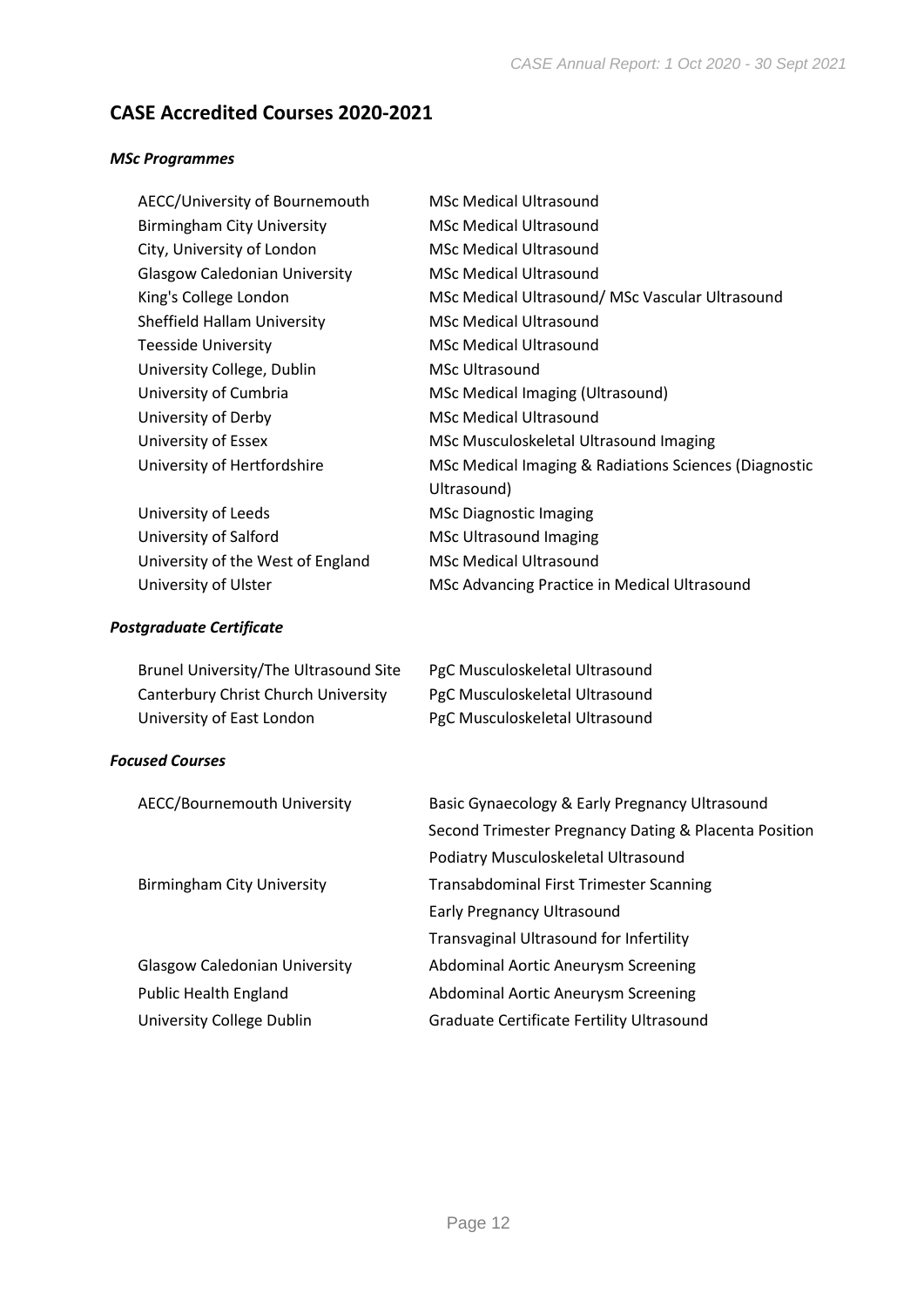# <span id="page-13-0"></span>**CASE Committee 2020-2021**

| Dr Heather Venables   | <b>BMUS</b> |                        |             |
|-----------------------|-------------|------------------------|-------------|
| Gareth Bolton         | <b>BMUS</b> |                        |             |
| Simon Richards        | <b>BMUS</b> | <b>Vincent Pelling</b> | <b>IPEM</b> |
| Dr Mike Smith         | <b>CSP</b>  | Gill Dolbear           | <b>SCoR</b> |
| <b>Stuart Wildman</b> | <b>CSP</b>  | <b>Gill Harrison</b>   | <b>SCoR</b> |
| Dr Lisa Newcombe      | <b>COP</b>  | Jane Arezina           | <b>SCoR</b> |
| Jai Saxelby           | <b>COP</b>  | Joanne Walker          | <b>SVT</b>  |
| Dr Adam Lovick        | <b>IPEM</b> | Mary-Ellen Williams    | <b>SVT</b>  |
| <b>Crispian Oates</b> | <b>IPEM</b> | <b>Tracey Gall</b>     | <b>SVT</b>  |
|                       |             |                        |             |

# <span id="page-13-1"></span>**CASE Accreditors 2020-2021** (in addition to the Committee Members listed above)

#### *Thank you to all our accreditors for volunteering their time in support of CASE*

| Mike Bryant               | East Lancashire Hospital Trust                |
|---------------------------|-----------------------------------------------|
| Dr Mhairi Brandon         | <b>Glasgow Royal Infirmary</b>                |
| <b>Peter Cantin</b>       | <b>Plymouth Hospitals NHS Trust</b>           |
| Gillian Coleman           | University of Derby                           |
| <b>Michelle Davies</b>    | Morriston Hospital, Swansea                   |
| Dr Diane Dickson          | <b>Glasgow Caledonian University</b>          |
| Jane Dixon                | <b>Independent Consultant Physiotherapist</b> |
| <b>Theresa Fail</b>       | <b>Health Education West Midlands</b>         |
| <b>Elaine Gardiner</b>    | <b>Glasgow Caledonian University</b>          |
| Sue Halson-Brown          | Kings College London                          |
| Dr Nasir Hameed           | University of Central Lancashire              |
| <b>Allison Harris</b>     | City, University of London                    |
| Dr Bob Jarman             | Queen Elizabeth Hospital, Gateshead           |
| Gerry Johnson             | University of Salford                         |
| Alison McBride            | University of South Wales                     |
| Dr Pauline Mitchell       | <b>Sheffield Hallam University</b>            |
| Dr David Oxborough        | Liverpool John Moores University              |
| Lorelei Waring            | University of Cumbria                         |
| <b>Catherine Williams</b> | Portsmouth Hospitals NHS Trust                |
| Rachel Salvage            | Hull & East Yorkshire NHS Hospital Trust      |